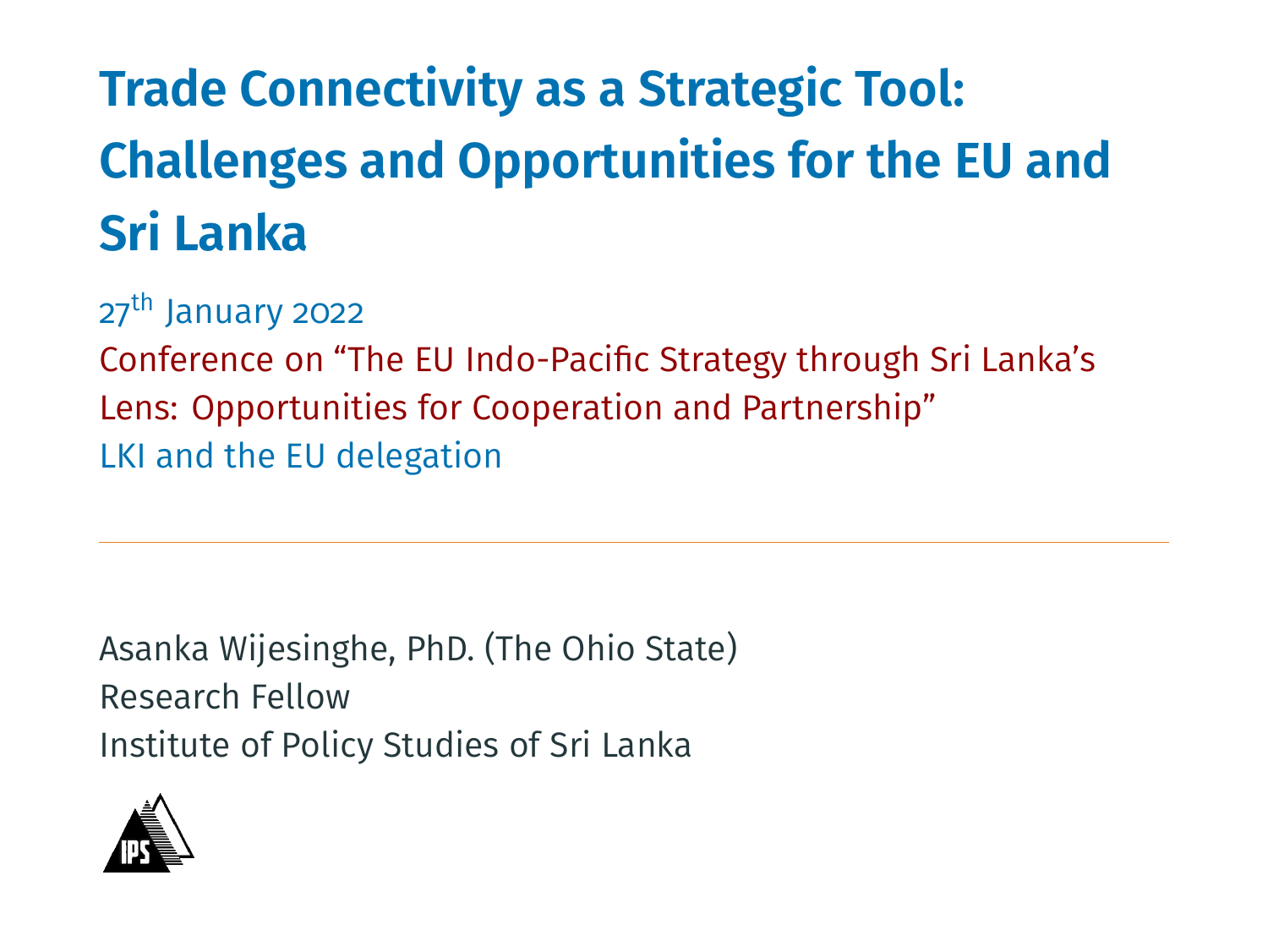## ▶ The EU-Sri Lanka trade

- *•* Long history
- *•* Colonial ties: reduced trade cost
- *•* Non-reciprocal trade concessions for Sri Lanka
- *•* For the EU: an opportunity to transfer low-tech manufacturing to Sri Lanka
- *•* The EU firms can invest in sectors with high preferential margin
- ▶ Bilateral trade based on utilising factor cost advantages and comparative advantage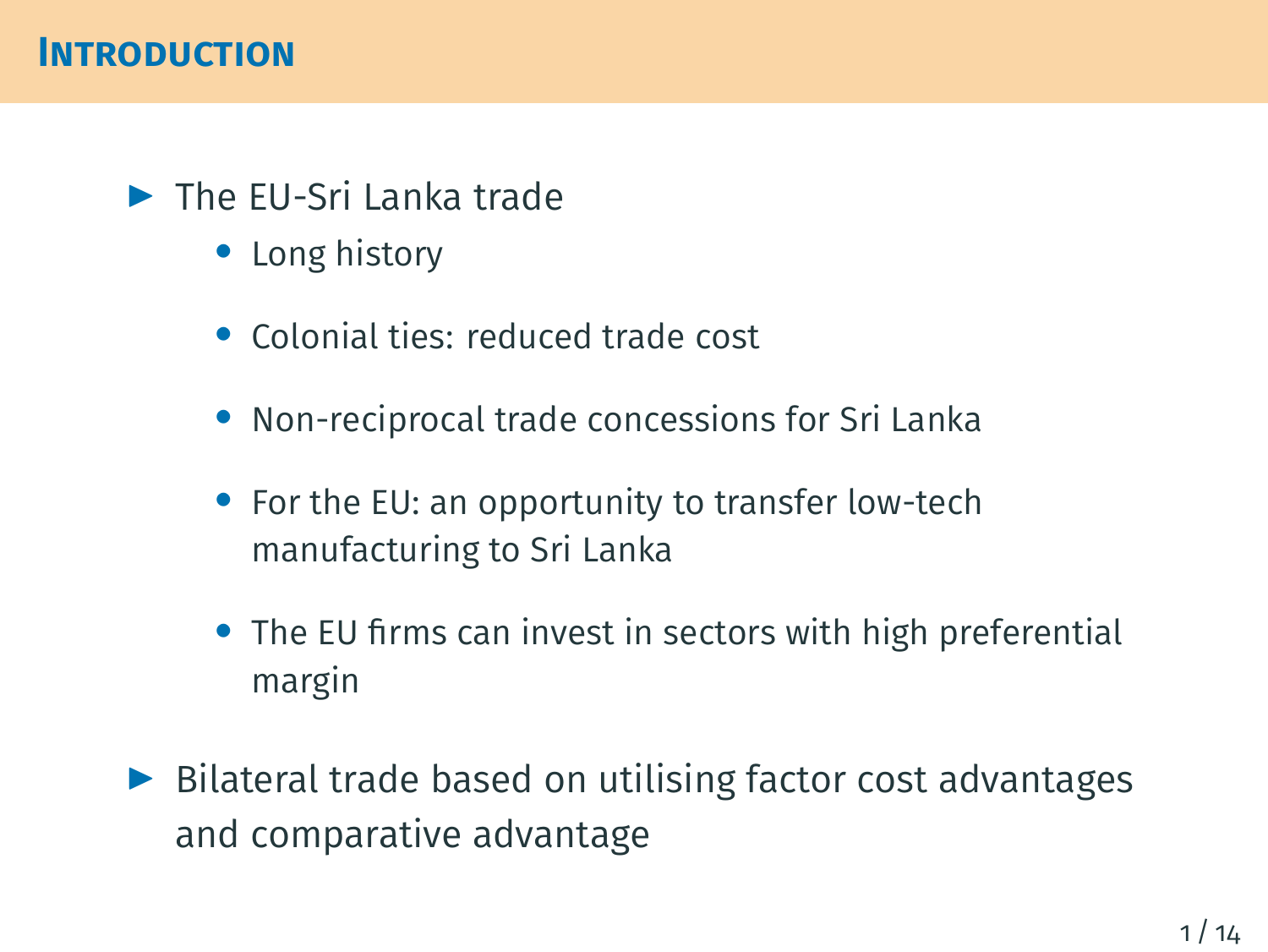#### **THE EU AS AN EXPORT DESTINATION**

- $\triangleright$  Before the pandemic (2019) 3.57 USD billion exports to the EU (30%)
- ▶ Low-tech manufacturing products dominate (2020) *•* HS 621210 (Brassieres of all types of textile materials)
	- *•* HS 611610 (Gloves, mittens)
	- *•* HS 401290 (Tyres)
	- *•* HS 610711 (Men's & boy's underpants)
	- *•* HS 610910 (T-shirts)
- ▶ The EU is the major market for Sri Lanka's Seafood
- ▶ Most of Sri Lanka's exports are covered by GSP+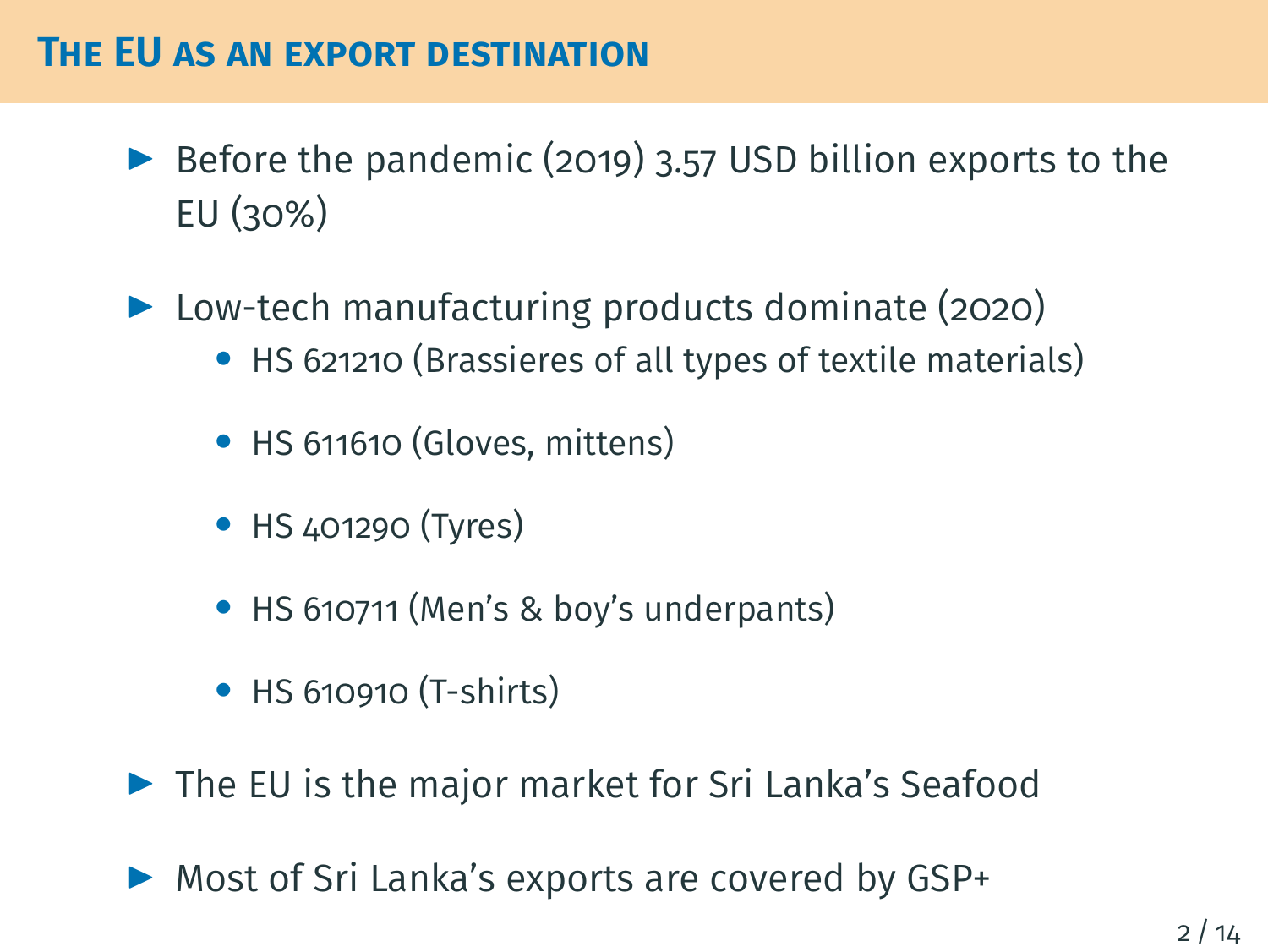## **EU EXPORTS TO SRI LANKA: FORWARD LINKAGES**

- ▶ Reduced trade cost due to GSP+ induces forward and backward linkages
- $\blacktriangleright$  Supplier of raw materials
- ▶ Key products:
	- HS 600410 (Knitted and crotcheted fabrics)
	- *•* HS 853190 (Parts of electric sound/visual signalling apparatus)
	- *•* Hs (300490 Medicament)
	- *•* HS 580620 (Narrow woven fabrics)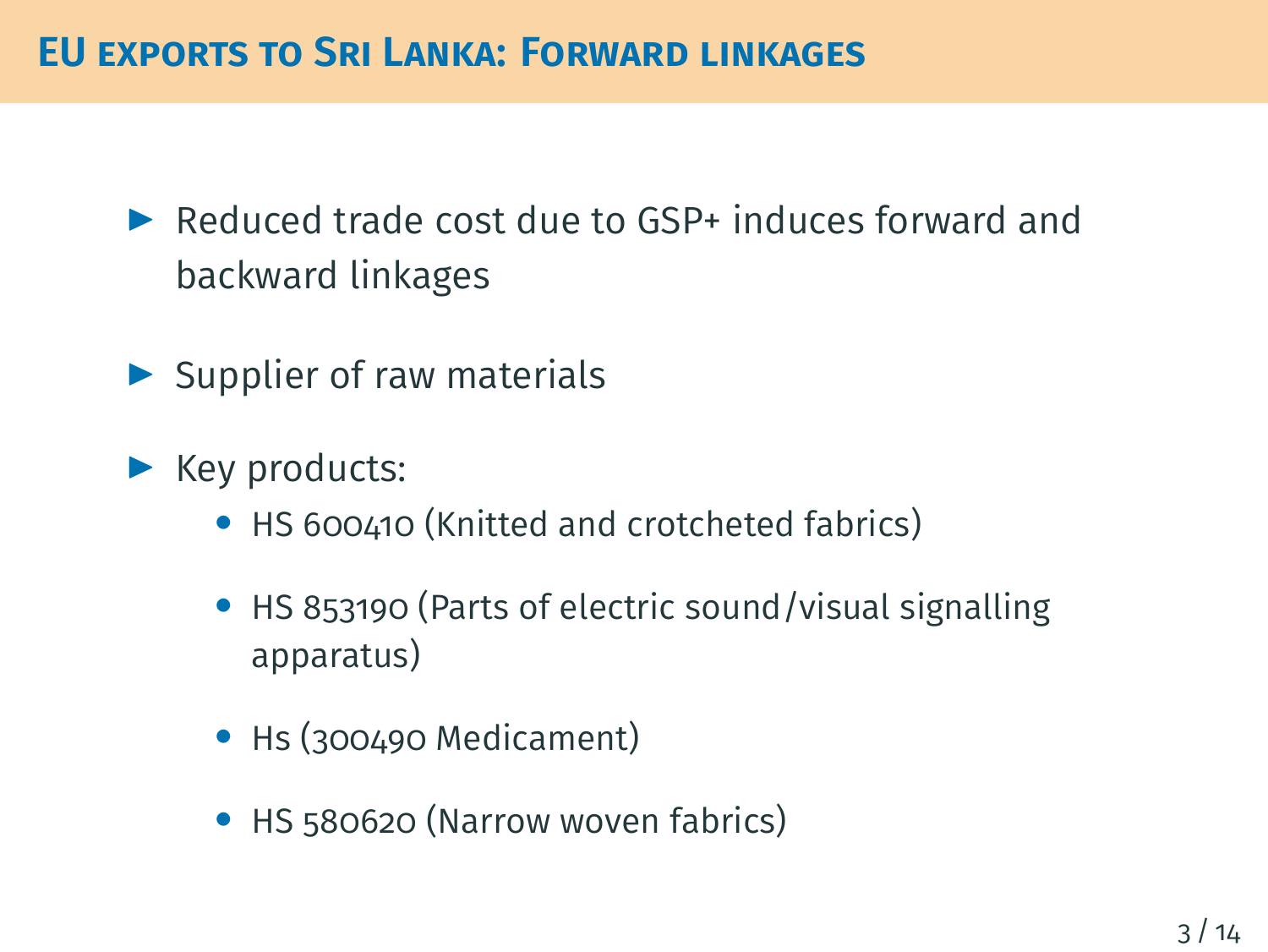▶ Importance of a trade-led growth strategy for Sri Lanka

- *•* Small country
- *•* Less resource endowments
- *•* Small consumer base
- $\blacktriangleright$  The EU is a large market for raw materials and final products
- ▶ Non-reciprocal trade concessions (GSP+)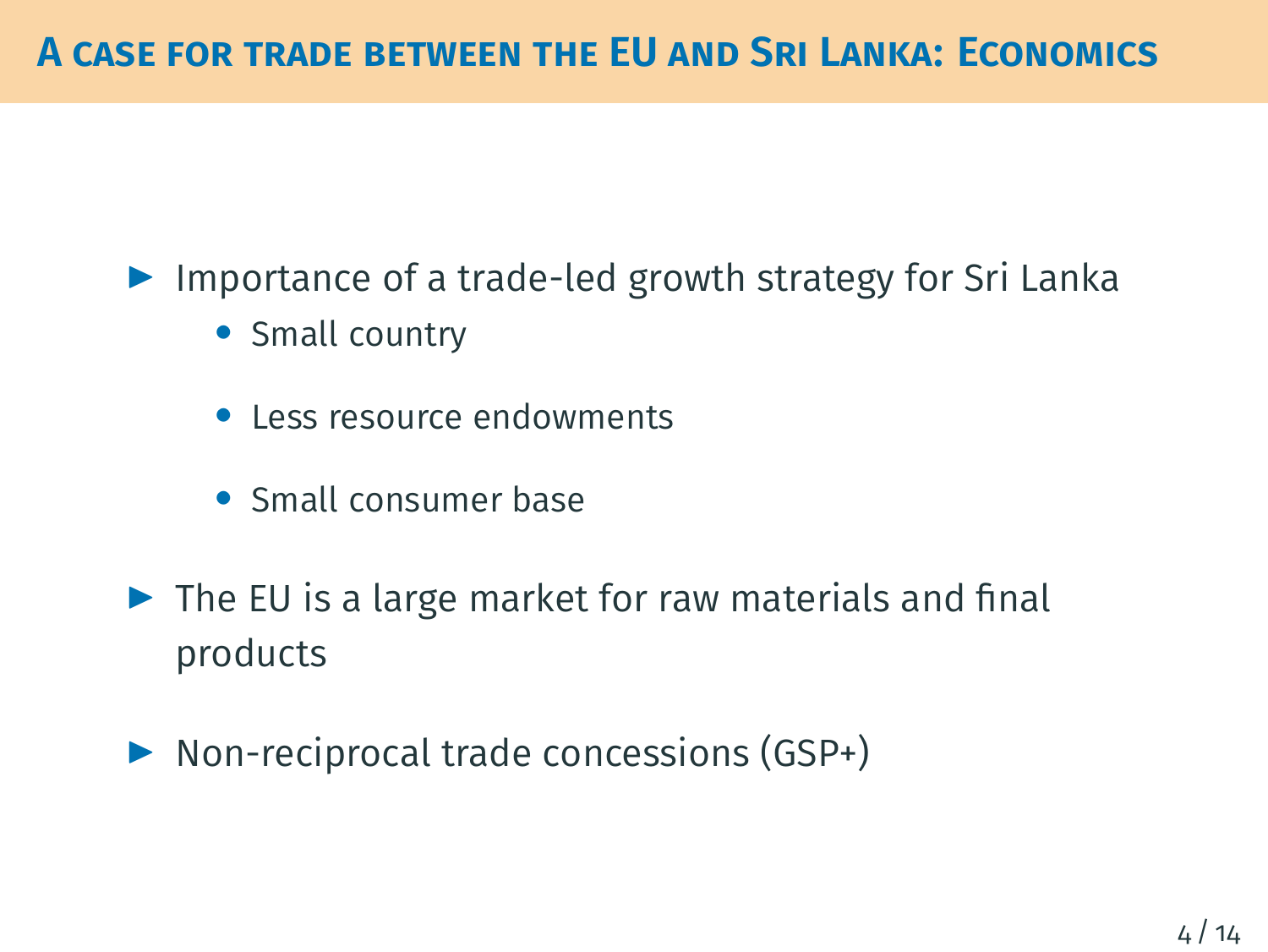#### **IMPORTANCE OF THE EU MARKET FOR SRI LANKA**

▶ Poor performance of regional-trade agreements in the South Asian region

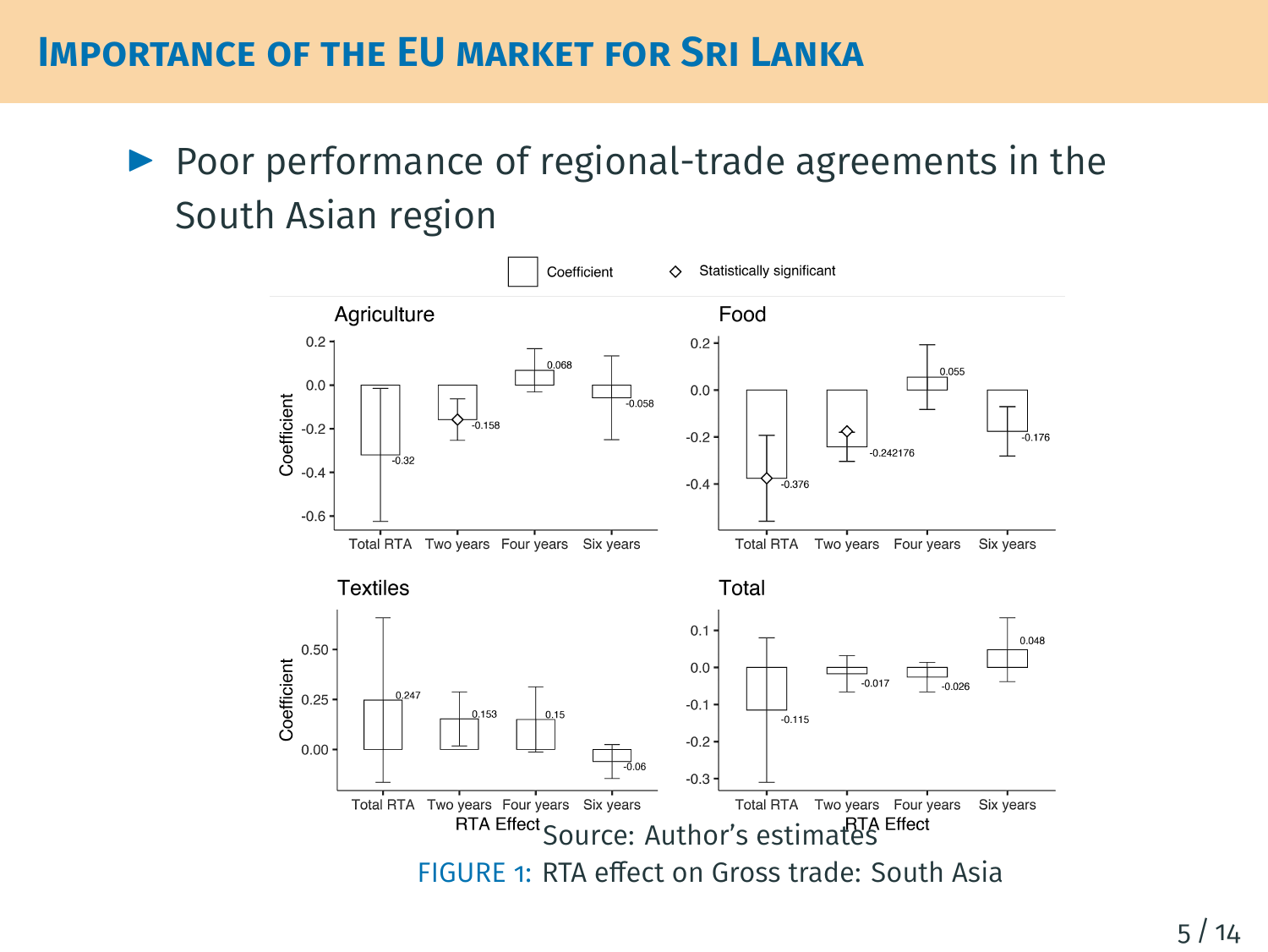#### ▶ Positive effect of GSP program on certain sectors

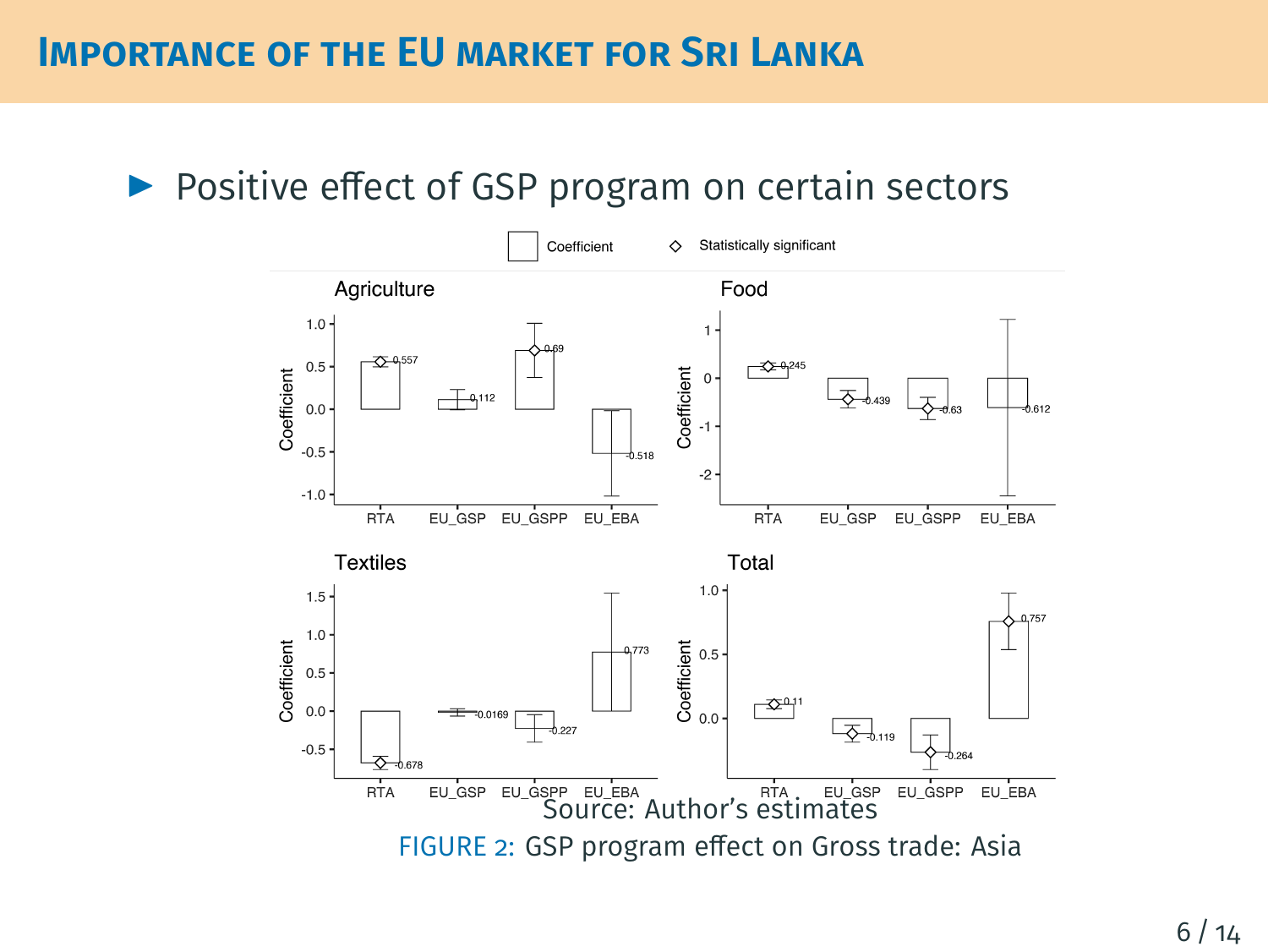#### **IMPORTANCE OF THE EU MARKET FOR SRI LANKA**

#### ▶ Seafood exports

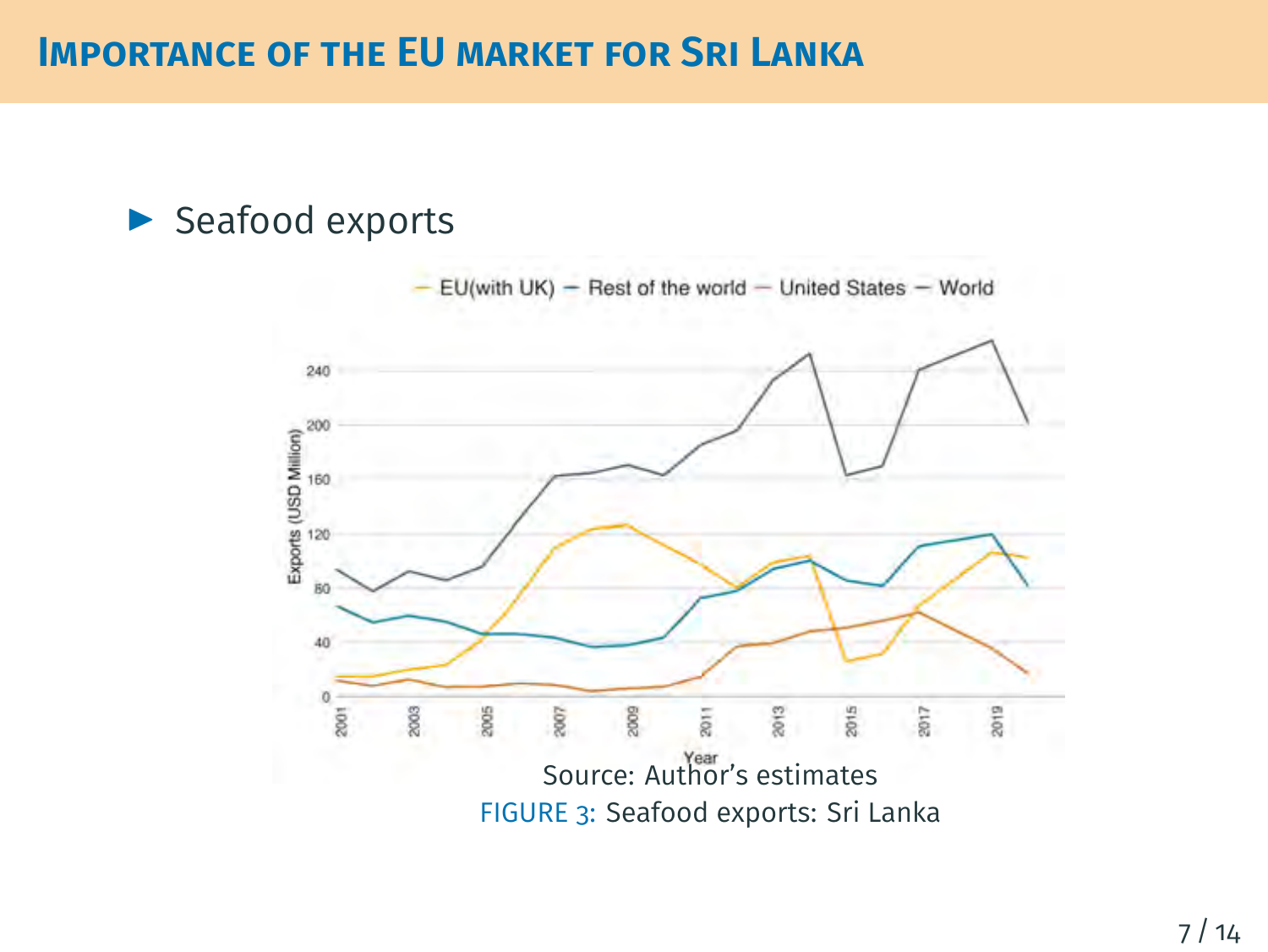#### **IMPORTANCE OF THE EU MARKET FOR SRI LANKA**

#### ▶ Diversification into complex products:



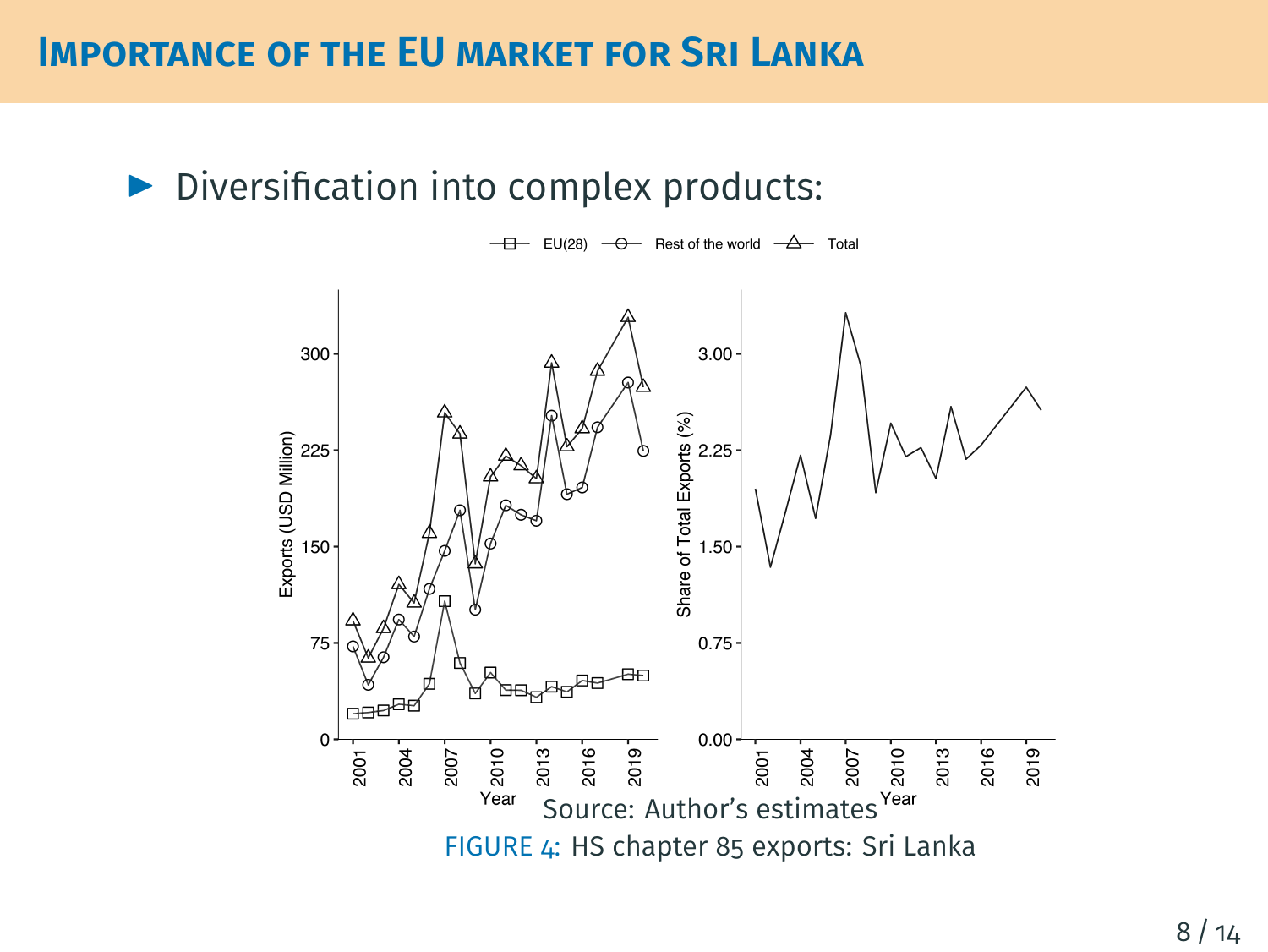- ▶ The EU concessions are economically and strategically important
	- *•* The key sectors benefited are the ones that employ workers from economically marginalised sectors (agriculture, and seafood)
	- *•* Agriculture sector is 1/4 of the labor force in Sri Lanka
- $\triangleright$  For the EU: Sri Lanka is a destination for investments and trade through forward and backward linkages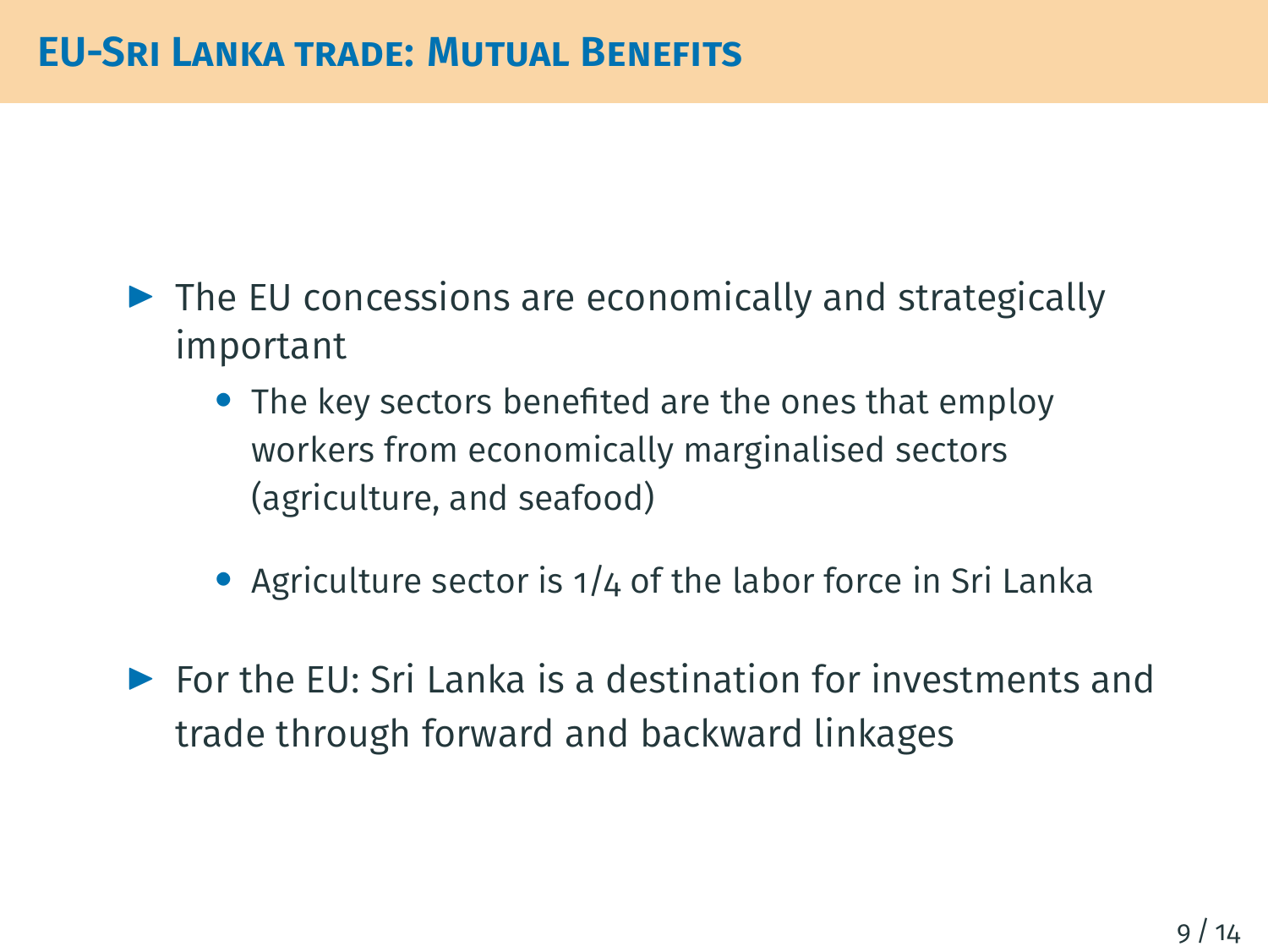## **THE EU INDO-PACIFIC STRATEGY AND SRI LANKA**

"The EU is committed to further engagement on open, sustainable and rules-based trade with partners in the Indo-Pacific region, including on building support for the modernization of the WTO" -The strategy for cooperation in the Indo-Pacific-

- ▶ Approach is to support a rule-based trade based on multilateral institutes
- ▶ Implementing and enforcing comprehensive trade agreements with Japan, the Republic of Korea, Singapore, and Vietnam
- ▶ Economic Partnership agreements with Pacific States
- ▶ Conclude trade agreements with Australia and New Zealand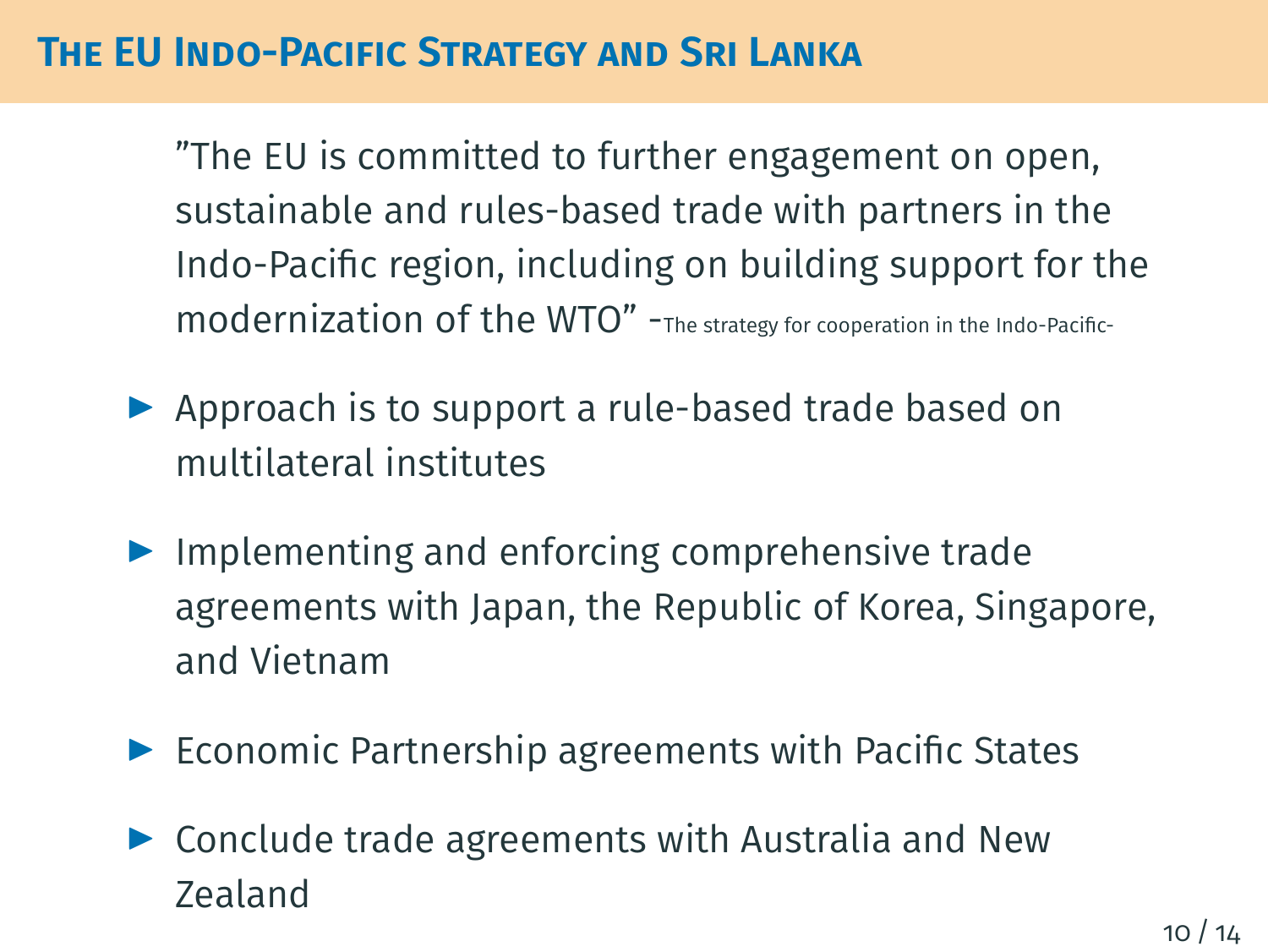## **OPPORTUNITIES AND CHALLENGES FOR SRI LANKA**

- ▶ Open trade will allow Sri Lanka to:
	- *•* Trade based on comparative advantage (increased economic efficiency)
	- *•* Preferential access (GSP+): Profit and efficiency seeking investments
	- *•* Diversification into high-tech manufacturing
	- *•* The EU-US trade relationship under the supply chain realignment of US (for semiconductors, EV batteries etc.)
- ▶ Trade with the EU *⇒* poverty alleviation, increasing income and efficiency
- ▶ Tangible economic benefits will bolster strategic alliances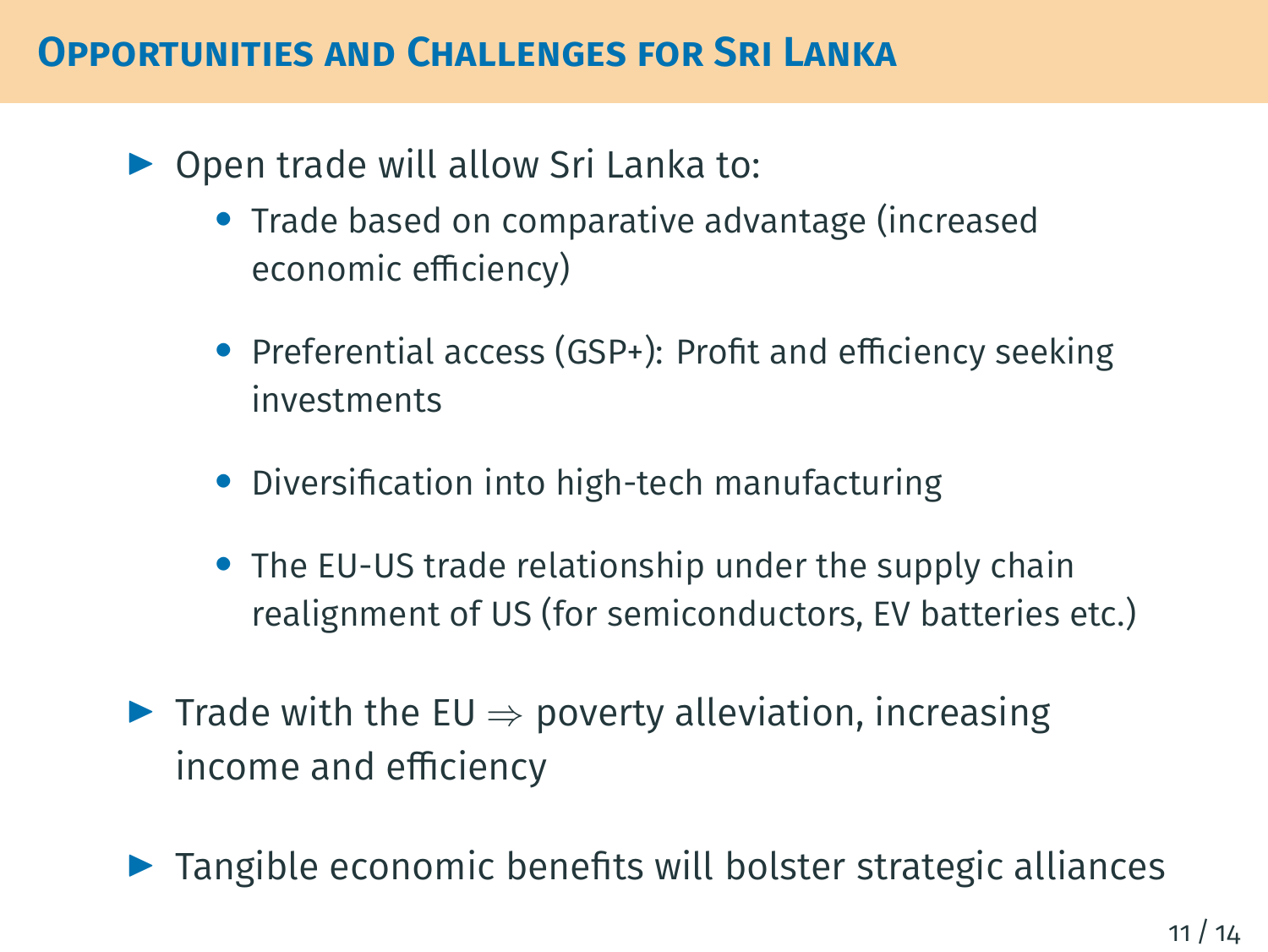#### **OPPORTUNITIES AND CHALLENGES FOR SRI LANKA**

- ▶ Challenges coming from current trade regimes:
	- *•* Sri Lanka's import controls (The EU's thrust for rule based open trade)
	- *•* The link between human rights and GSP+
	- *•* The EU's leverage through GSP+ and political sentiments
	- *•* Rules of origin: need for expanding the cumulation
	- *•* Impact of the EU's NTMs
- ▶ Trade agreements of the EU with other Indo-Pacific nations
- ▶ Trade diversion to Sri Lanka's competitors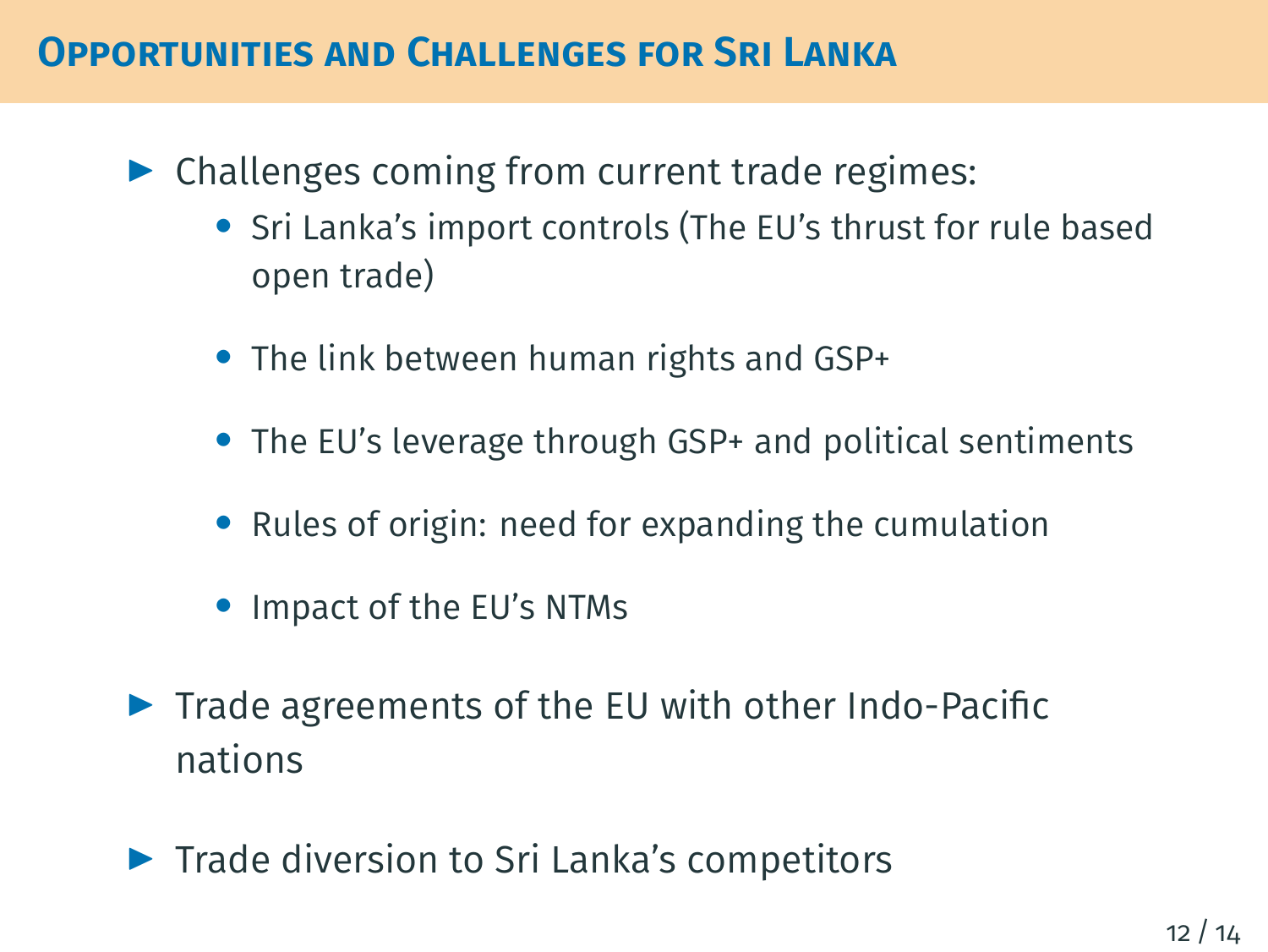- ▶ Solving political disputes on GSP+ compliance
- ▶ Expanding the cumulation *⇒* increase GSP+ utilization ratio
- ▶ NTMs and compliance to sanitary and phytosanitary measures
- ▶ A trade policy in compliance to WTO framework